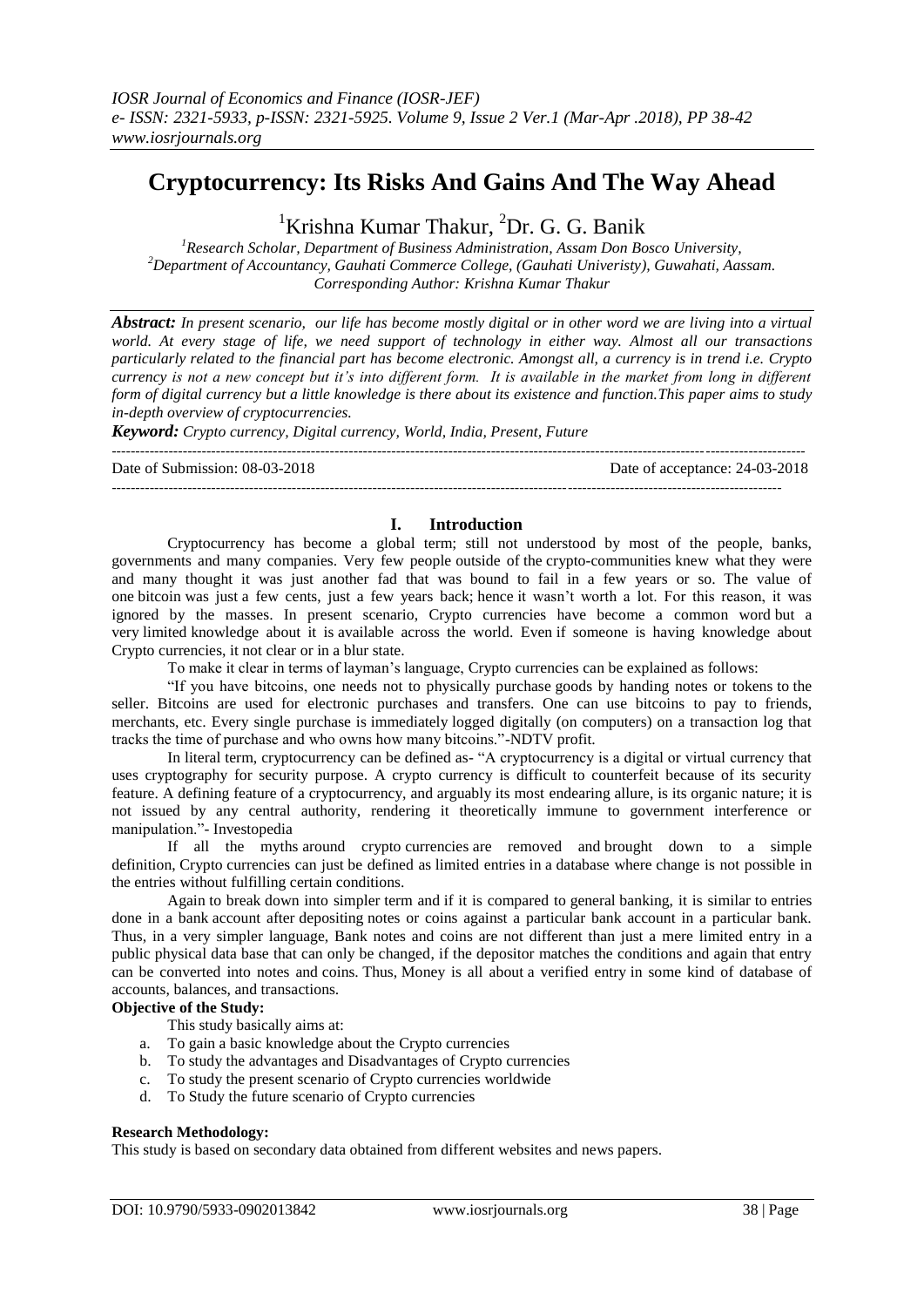## **Evolution of crypto currency:**

There are no literal or vast records available on the history of cryptocurrency. The history on cryptocurrency is really short. Before the introduction of cryptocurrency, Digital currencies were there. But, both are not the same. The digital currencies are centralised but cryptocurrency are not. Cryptocurrency were never intended to be invented as they are known as today. This actually all started with the now infamous bitcoin and a man named Satoshi Nakamoto. Nakamoto's goal in the beginning was to create nothing more than an electronic peer to peer cash system. People had for a long time been trying to create some kind of online digital cash system, but had always failed due to the issues with centralization. Bitcoin was invented by Satoshi Nakamoto in the year 2008, the very first decentralized form of digital cash that had no central governing or controlling body. Bitcoin was invented by satoshi Nakamoto back in the year 2008 and the value of bitcoin was just a little over cent. However, the value quickly grew and in the late 2009, it had already reached \$27 for a single bitcoin. Now in 2017, a single bitcoin has a value of over \$7500.

Since Nakamoto revealed his amazing innovation there have been dozens of other decentralized cryptocurrencies released by several parties. Some of the most popular and highly valued cryptocurrencies at this time include Bitcoin, Ethereum, Bitcoin Cash, Ripple, Litecoin, Dash, NEO, NEM, Monero, and many others. It is certainly an interesting and eventful history. Now that cryptocurrencies like Bitcoin have proven their value, their ability to operate in the real world, and have shown that they possess real purchasing power, more and more banks, investment firms, and trading organizations, as well as retailers, have begun to accept them as legit forms of currency and payment.

In the world of Cryptocurrency, Bitcoin is not the world's first Cryptocurrency, but it is the most successful. Many have come before it but all have failed. Virtual currency had an inherent problem and it was easy to double spend. With the increasing popularity of Bitcoin and the idea of decentralized and encrypted currencies catch on, the first alternative cryptocurrencies appear. These are sometimes known as altcoin and generally try to improve on the original Bitcoin design by offering greater speed, anonymity or some other advantage. Among the first to emerge were Namecoin and Litecoin. Currently there are over 1,000 cryptocurrencies in circulation with new ones frequently appearing.

#### **Scams and theft**

A currency (cryptocurrency) which has been designed keeping in mind the anonymity and lack of control in mind, it has become an attractive and lucrative target for the criminals. Mt. Gox, world's largest bitcoin exchange went offline in January, 2014 and it was never seen again by the owners of 85000 bitcoins. It is still being under investigation to know the reason, exactly what happened. Apart from the actual story, it was a loss of \$450 million and at present the value of those lost coins are \$4.4 billion (approx). Digicash was electronic money and it was founded by David Chaum in 1989. Due to a number of cryptographic protocols, Digicash transactions were unique in nature. In 1998 DigiCash declared, themselves bankrupt and subsequently sold its assets to ecash technologies which was another digital currency company and later on it was also acquired by Infospace in 2002. As the digicash was launched, it became the most researched area in the financial market worldwide and gave birth to several imitators of Digicash such as Russia's Webmoney and later on it sprang up in other parts of the world.

## **Pre-Cryptocurrency era:**

As Digicash was making its way, new competitors came into scenario and one of them was e-gold. Digicash was founded by oncologist Douglas Jackson and attorney barry Downey in the year 1996 in the US. Egold was a Florida based company. Their customers or users sent their old jewellery, trinkets and coins to egold's warehouse and in return they received digital e-gold. It was the unit of currency denominated in ounces of gold. E-gold were used were used for trading their holdings with other users, cash out for physical gold or exchange their e-gold for US dollars. The early success of e-gold, itself paved path for its demise from the market. E-gold's store of value and large user base made it a soft target of financial malware and phishing scams by increasingly organised criminals. 2001 was the year, when first phishing attack was made against the members of e-gold.

The attack technique was refined with attacks against the digital gold systems like e-gold and later used to attack other financial institutions starting in 2003. Also, by the mid of 2000s, much of e-gold's transaction activity were under scanner of authority on their legality. Its laid-back legal compliance policies made it attractive to money laundering operations and small-scale Ponzi schemes. The platform faced growing legal pressure during the mid and late 2000s and it finally it was shut down in 2009.

## **How Cryptocurrency works:**

When a transaction is being made in the world of cryptocurrency, the most critical thing in this process is confirmation of the transaction. Cryptocurrency transaction is all about confirmation. The transaction can be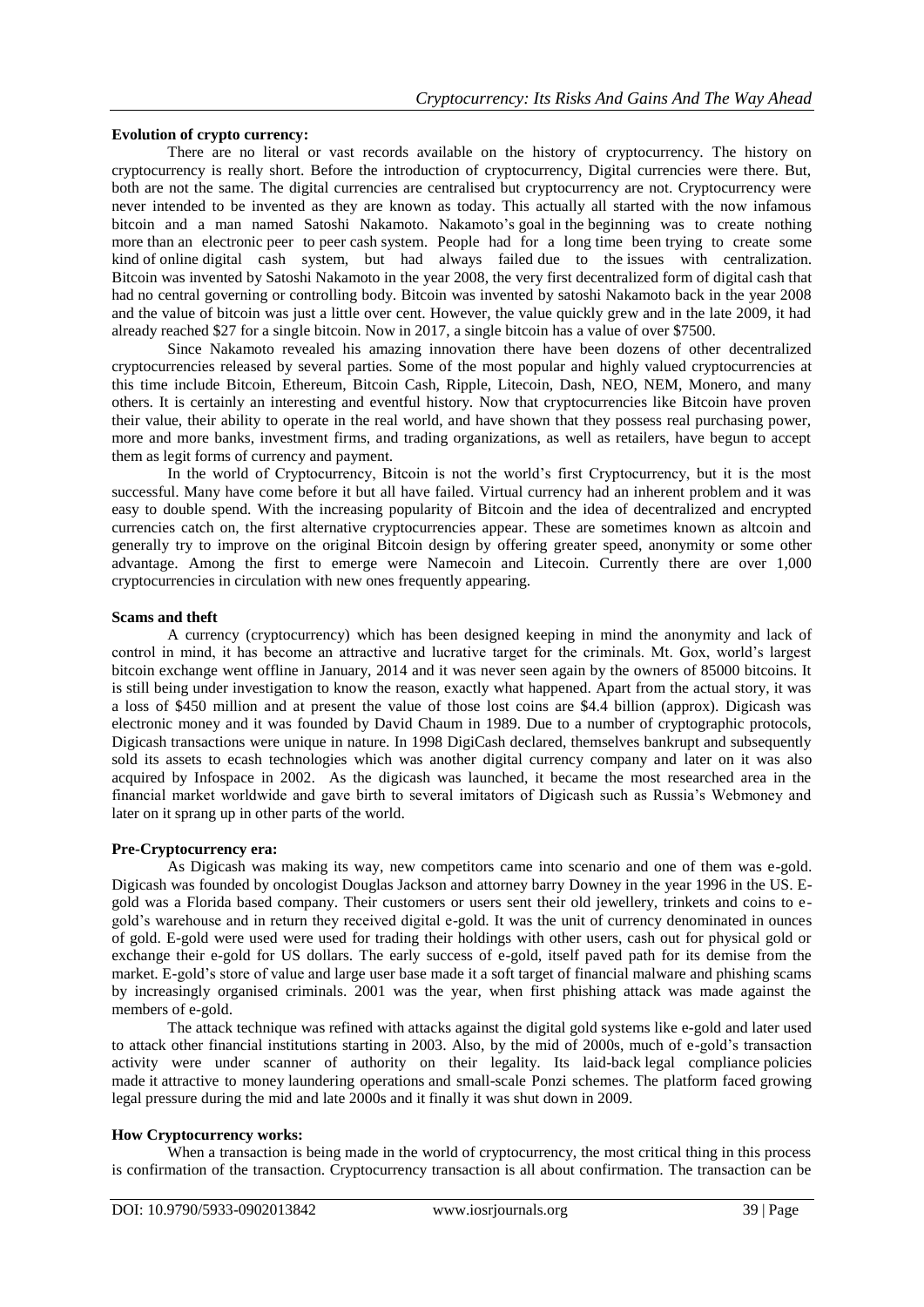forged till confirmation is not received or it's in the pending status. Whenever a transaction is initiated, its information is received by the whole network. As soon as the confirmation of a particular transaction is being received, it gets set in stone. Once transaction is being made and confirmation received of that transaction, it can't be reversed at any cost and it becomes non forgeable. It becomes a part of an irretrievable record of historical transaction of the so called block chain. Here, in the world of cryptocurrency, miners are of vital aspect and importance, their job is all about to confirm the transactions. In the network of cryptocurrency, transactions are received by miners; to confirm legality of the transaction and to spread them in the network. Every node has to add to its database, as soon as the transaction is confirmed by the miner. The work process in Cryptocurrency is shown below:



## *Image source: Blockgeeks*

## **Status of Cryptocurrency worldwide:**

Country to country the legal status of crypto currency varies and still there is no defined rule or the rules are changing in different countries. Whereas most of the country has not given legal status to the usage of Cryptocurrency. The status of cryptocurrency as money or commodity varies, with different regulatory implications. While some of the countries has explicitly allowed its uses and trade under certain circumstances whereas others have banned it or restricted its uses. Different status has been given by different government agencies, departments and courts have classified this currency differently. There are certain countries which have given legal status to Cryptocurrency and are as below:

#### **The United States**

A positive approach has been taken by United States towards the acceptance and uses of bitcoin. In the mean time several government departments of U.S., is working towards preventing or reducing the use of bitcoin for any illegal transactions. Dish network, has already started accepting payments in bitcoin. The bitcoin has also made its way to U.S. derivatives markets, which is a prominent proof of its increasing legitimacy. **Canada**

A bitcoin friendly environment preavails in Canada. Whereas they are having a strong vigil on ensuring the cryptocurrency is not used for money laundering. Canada Revenue Agency (CRA) has given the status of commodity to bitcoin. The income generated is termed as business income and transactions are viewed as barter transactions. The taxation also depends whether the individual has a buying-selling business or is only concerned with investing.

## **Australia**

The Australian Taxation Office (ATO) considers bitcoin transactions barter arrangement subject to appropriate taxes depending upon the use and user. Australia allows entities to trade, mine, or buy bitcoin.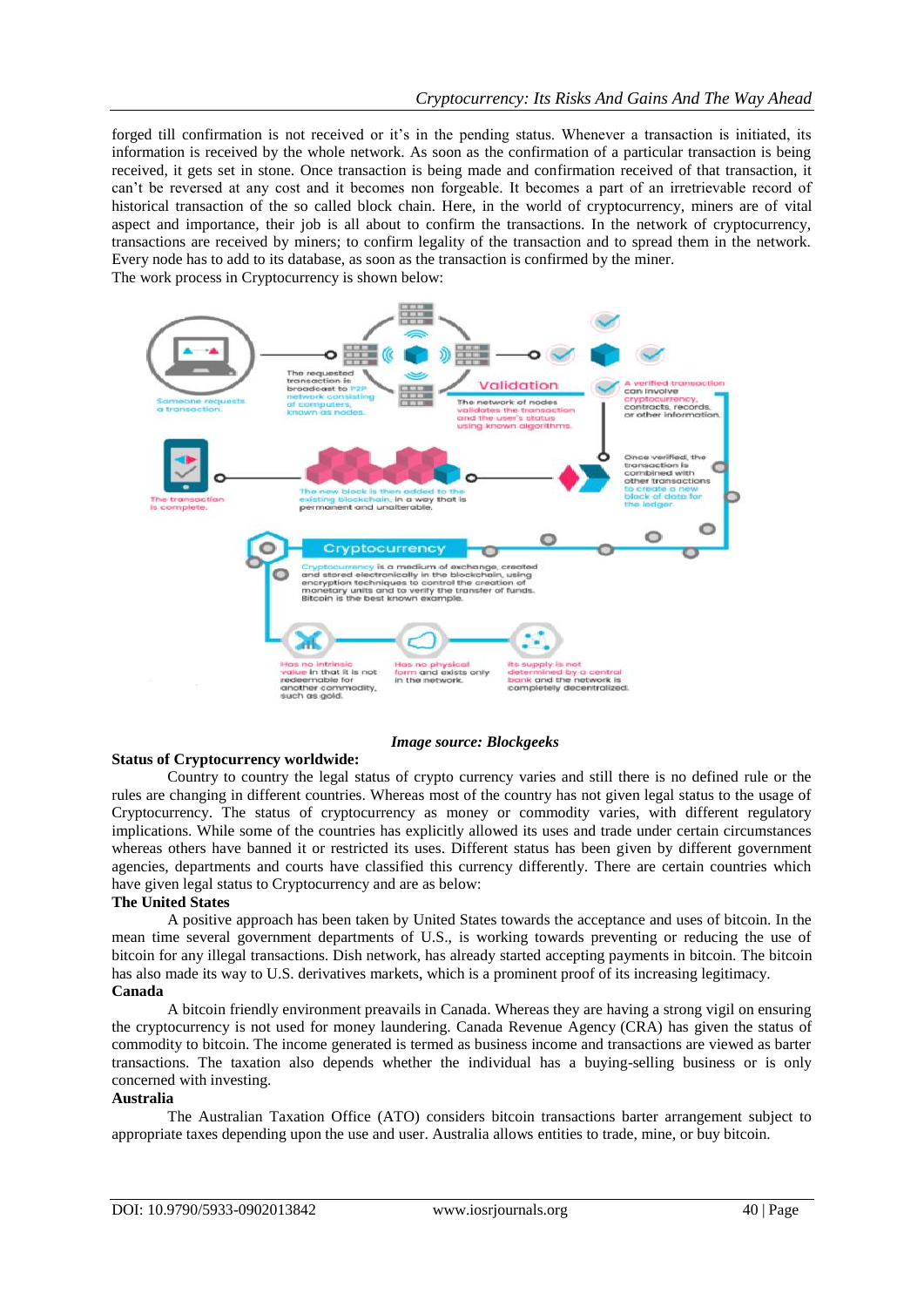## **The European Union**

European Union (EU) has not issued any official decision on legality, acceptance. Individual EU countries have developed their own bitcoin stances, as there is not any clear guidance about cryptocurrency. Bitcoin has been allowed by some of the countries under EU,while others are either undecided or issuing warnings.

## **Germany**

Bitcoin is a unit of account and can be used for the purpose of tax and trading in the country, meaning that purchases made with it must pay VAT as with Euro transactions. It is not classified as a foreign currency or e–money but stands as private money which can be used in multilateral clearing circles.

## **France**

The operation of virtual currency professionals, exchanges, and taxation is legal in France.

## **Countries That Say No to Bitcoin**

#### **Vietnam**

Since the inception of Cryptocurrency (bitcoin), the government of Vietnam and its state bank have maintained that bitcoin is not a legal tender or legitimate method of making payment. The use of bitcoin, Vietnam made it illegal for both financial institutions and citizens to deal in bitcoin. It links the cryptocurrency to criminal activities such as money laundering.

## **Kyrgyzstan**

Using bitcoin and altcoin as a payment form is illegal in Kyrgyzstan.

## **Ecuador**

Bitcoin and other cryptocurrencies were banned in Ecuador by a majority vote in the national assembly. However, the nation has plans to create its own cryptocurrency in the future.

#### **Russia**

In earlier days, in Russia, the status of cryptocurrency was not clear or it can be said that,the legality of bitcoin in Russia was disputed. As of now, Ministry of Finance, Government of Russia is hoping to pass a law to legalize bitcoin by the end of March, 2018.

## **China**

Trading of bitcoin by individuals in china is legal. There are no clear rules or announcement from Peoples bank of China (PBoC), ministry of Industry of any other regulatory bodies on the issue of legality of cryptocurrency.

## **South Africa**

In South Africa, bitcoin has no legal status or regulatory framework.

## **Japan**

In Japan, bitcoin and digital currencies has been legalised since April, 2017

## **Status of cryptocurrency in India:**

In the recent 2018-2019 union budget, bitcoin has been legalised in India. It has also been emphasised by the finance minister, that there will strong vigil on any illegitimate activity by using crypto-asset.

## **Benefits and Drawbacks of Cryptocurrencies:**

Some of the benefits and drawbacks of cryptocurrencies are listed as below:

#### **Benefits:**

a. It's easier to transfer funds between two parties in a transaction.

- b. The processing fee is minimal, which allows users to avoid the high fees charged by most of the banks and other financial institutions.
- c. The settlement is immediate in the transaction of cryptocurrencies.
- d. Push mechanism is used during the process of cryptocurrency transaction, that allows the cryptocurrency holder to send exactly, what he or she wants to send to the merchant or recipient without further information.
- e. The transactions are most secured transactions, as it uses NSA created cryptography. It is most impossible task for anyone other the owner of the wallet to make any payment from the wallet, unless they were hacked.
- f. There is no involvement of any third party.
- g. The transactions are decentralised which means the network operates on a user to user (or peer to peer) basis.